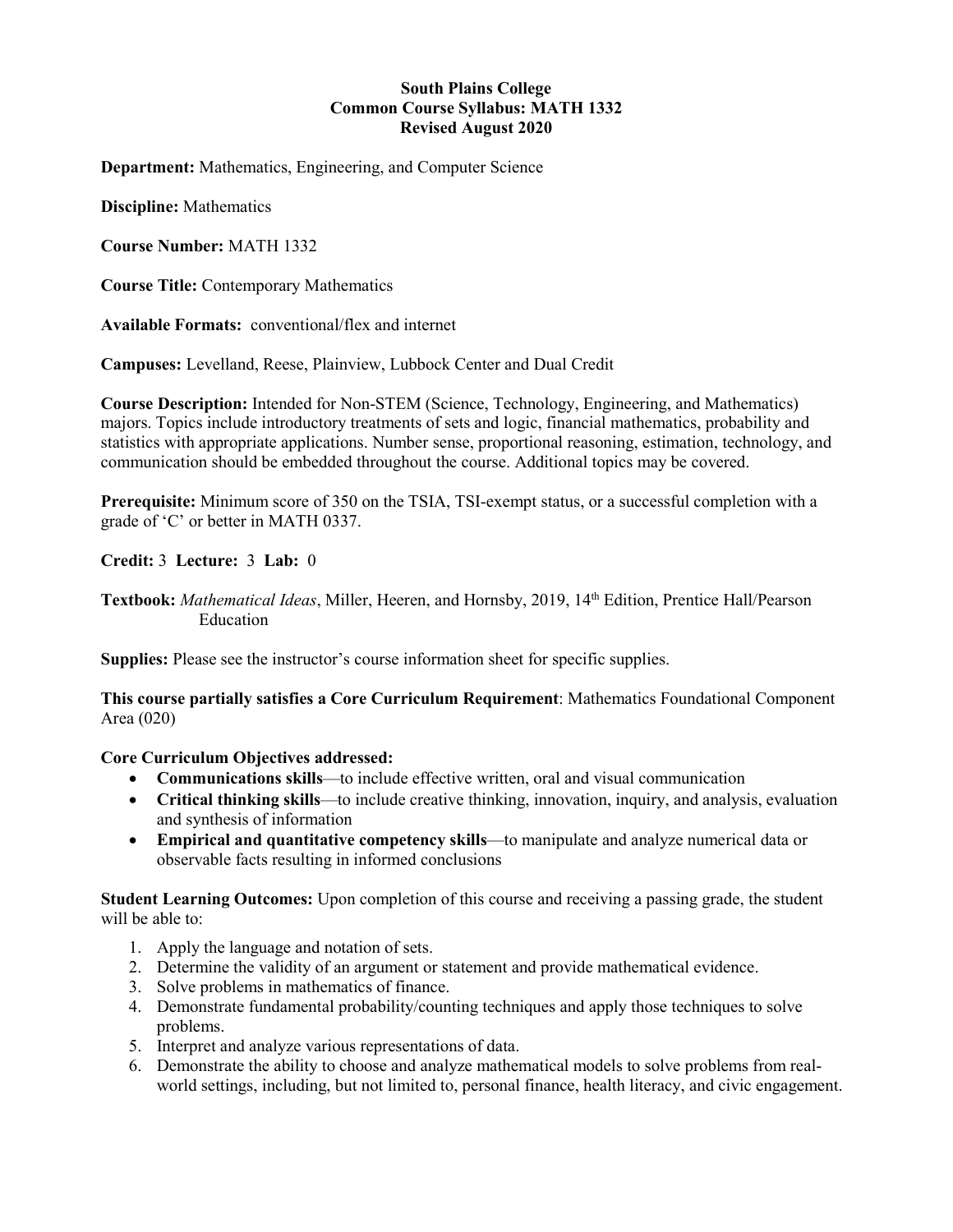**Student Learning Outcomes Assessment:** A pre- and post-test questions will be used to determine the extent of improvement that the students have gained during the semester

**Course Evaluation:** There will be departmental final exam questions given by all instructors.

**Attendance/Student Engagement Policy:** Attendance and effort are the most important activities for success in this course. The instructor maintains records of the student's engagement throughout the semester. The student will be allowed to miss twenty percent (20%) of class assignments for the semester, *for any reason*. Should this number be exceeded, the instructor has the right to drop the student with a grade of F or an X, depending on the instructor's discretion.

Plagiarism violations include, but are not limited to, the following:

- 1. Turning in a paper that has been purchased, borrowed, or downloaded from another student, an online term paper site, or a mail order term paper mill;
- 2. Cutting and pasting together information from books, articles, other papers, or online sites without providing proper documentation;
- 3. Using direct quotations (three or more words) from a source without showing them to be direct quotations and citing them; or
- 4. Missing in-text citations.

Cheating violations include, but are not limited to, the following:

- 1. Obtaining an examination by stealing or collusion;
- 2. Discovering the content of an examination before it is given;
- 3. Using an unauthorized source of information (notes, textbook, text messaging, internet, apps) during an examination, quiz, or homework assignment;
- 4. Entering an office or building to obtain an unfair advantage;
- 5. Taking an examination for another;
- 6. Altering grade records;
- 7. Copying another's work during an examination or on a homework assignment;
- 8. Rewriting another student's work in Peer Editing so that the writing is no longer the original student's;
- 9. Taking pictures of a test, test answers, or someone else's paper.

**Student Code of Conduct Policy**: Any successful learning experience requires mutual respect on the part of the student and the instructor. Neither instructor nor student should be subject to others' behavior that is rude, disruptive, intimidating, aggressive, or demeaning**.** Student conduct that disrupts the learning process or is deemed disrespectful or threatening shall not be tolerated and may lead to disciplinary action and/or removal from class.

**Diversity Statement:** In this class, the teacher will establish and support an environment that values and nurtures individual and group differences and encourages engagement and interaction. Understanding and respecting multiple experiences and perspectives will serve to challenge and stimulate all of us to learn about others, about the larger world and about ourselves. By promoting diversity and intellectual exchange, we will not only mirror society as it is, but also model society as it should and can be.

**Disability Statement:** Students with disabilities, including but not limited to physical, psychiatric, or learning disabilities, who wish to request accommodations in this class should notify the Disability Services Office early in the semester so that the appropriate arrangements may be made. In accordance with federal law, a student requesting accommodations must provide acceptable documentation of his/her disability to the Disability Services Office. For more information, call or visit the Disability Services Office at Levelland (Student Health & Wellness Office) 806-716-2577, Reese Center (Building 8) 806-716-4675, or Plainview Center (Main Office) 806-716-4302 or 806-296-9611.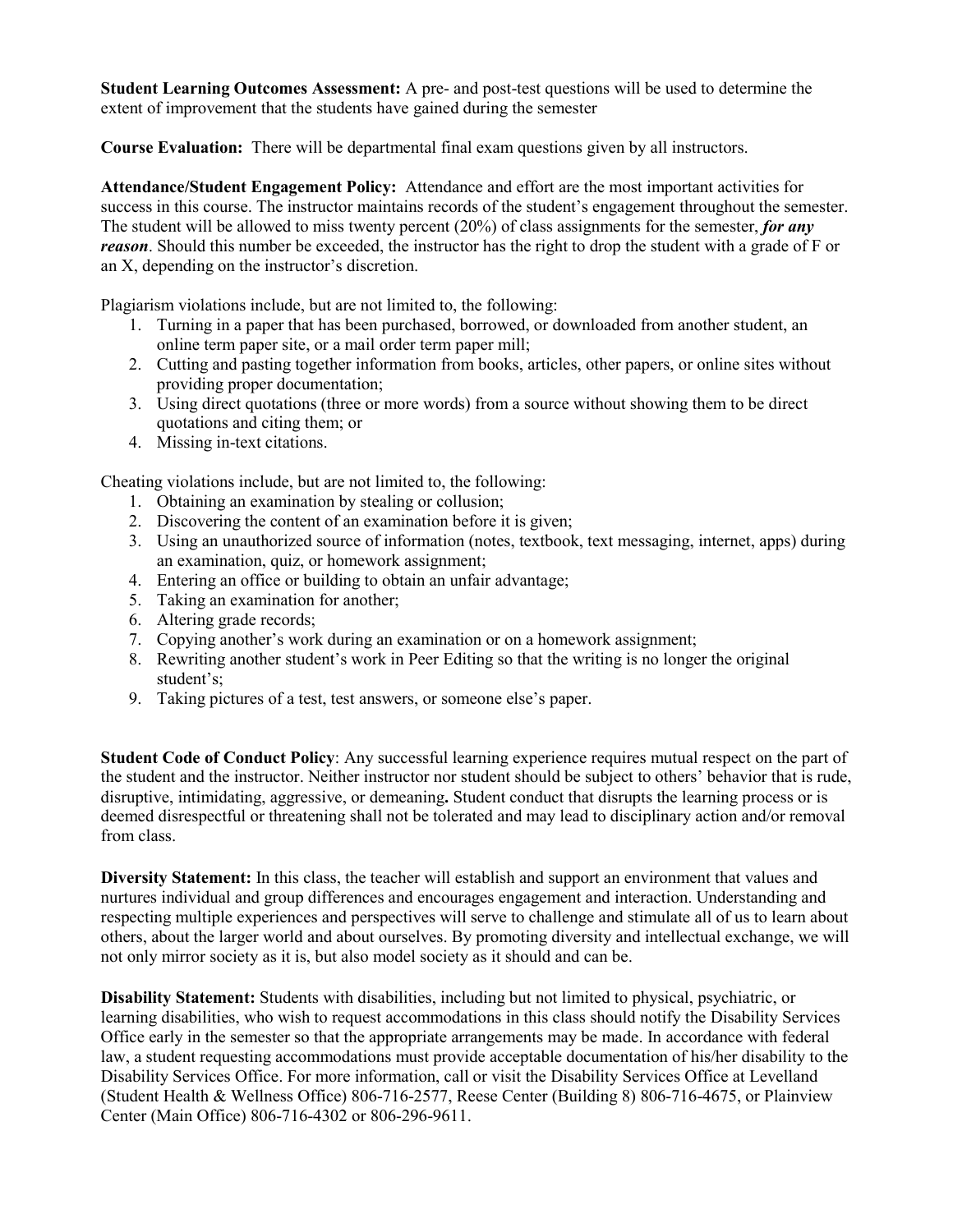**Nondiscrimination Policy:** South Plains College does not discriminate on the basis of race, color, national origin, sex, disability or age in its programs and activities. The following person has been designated to handle inquiries regarding the non-discrimination policies: Vice President for Student Affairs, South Plains College, 1401 College Avenue, Box 5, Levelland, TX 79336. Phone number 806-716-2360.

**Title IX Pregnancy Accommodations Statement:** If you are pregnant, or have given birth within six months, Under Title IX you have a right to reasonable accommodations to help continue your education. To [activate](http://www.southplainscollege.edu/employees/manualshandbooks/facultyhandbook/sec4.php) accommodations you must submit a Title IX pregnancy accommodations request, along with specific medical documentation, to the Director of Health and Wellness. Once approved, notification will be sent to the student and instructors. It is the student's responsibility to work with the instructor to arrange accommodations. Contact the Director of Health and Wellness at 806-716-2362 or [email](http://www.southplainscollege.edu/employees/manualshandbooks/facultyhandbook/sec4.php) [cgilster@southplainscollege.edu](mailto:cgilster@southplainscollege.edu) for assistance.

**Campus Concealed Carry**: Texas Senate Bill - 11 (Government Code 411.2031, et al.) authorizes the carrying of a concealed handgun in South Plains College buildings only by persons who have been issued and are in possession of a Texas License to Carry a Handgun. Qualified law enforcement officers or those who are otherwise authorized to carry a concealed handgun in the State of Texas are also permitted to do so. Pursuant to Penal Code (PC) 46.035 and South Plains College policy, license holders may not carry a concealed handgun in restricted locations. For a list of locations and Frequently Asked Questions, please refer to the Campus Carry page at: <http://www.southplainscollege.edu/campuscarry.php> Pursuant to PC 46.035, the open carrying of handguns is prohibited on all South Plains College campuses. Report violations to the College Police Department at 806-716-2396 or 9-1-1.

**SPC Bookstore Price Match Guarantee Policy:** If you find a lower price on a textbook, the South Plains College bookstore will match that price. The difference will be given to the student on a bookstore gift certificate! The gift certificate can be spent on anything in the store.

If students have already purchased textbooks and then find a better price later, the South Plains College bookstore will price match through the first week of the semester. The student must have a copy of the receipt and the book has to be in stock at the competition at the time of the price match.

The South Plains College bookstore will happily price match BN.com & books on Amazon noted as *ships from and sold by Amazon.com*. Online marketplaces such as *Other Sellers* on Amazon, Amazon's Warehouse Deals, *fulfilled by* Amazon, BN.com Marketplace, and peer-to-peer pricing are not eligible. They will price match the exact textbook, in the same edition and format, including all accompanying materials, like workbooks and CDs.

A textbook is only eligible for price match if it is in stock on a competitor's website at time of the price match request. Additional membership discounts and offers cannot be applied to the student's refund.

Price matching is only available on in-store purchases. Digital books, access codes sold via publisher sites, rentals and special orders are not eligible. Only one price match per title per customer is allowed.

Note: The instructor reserves the right to modify the course syllabus and policies, as well as notify students of any changes, at any point during the semester.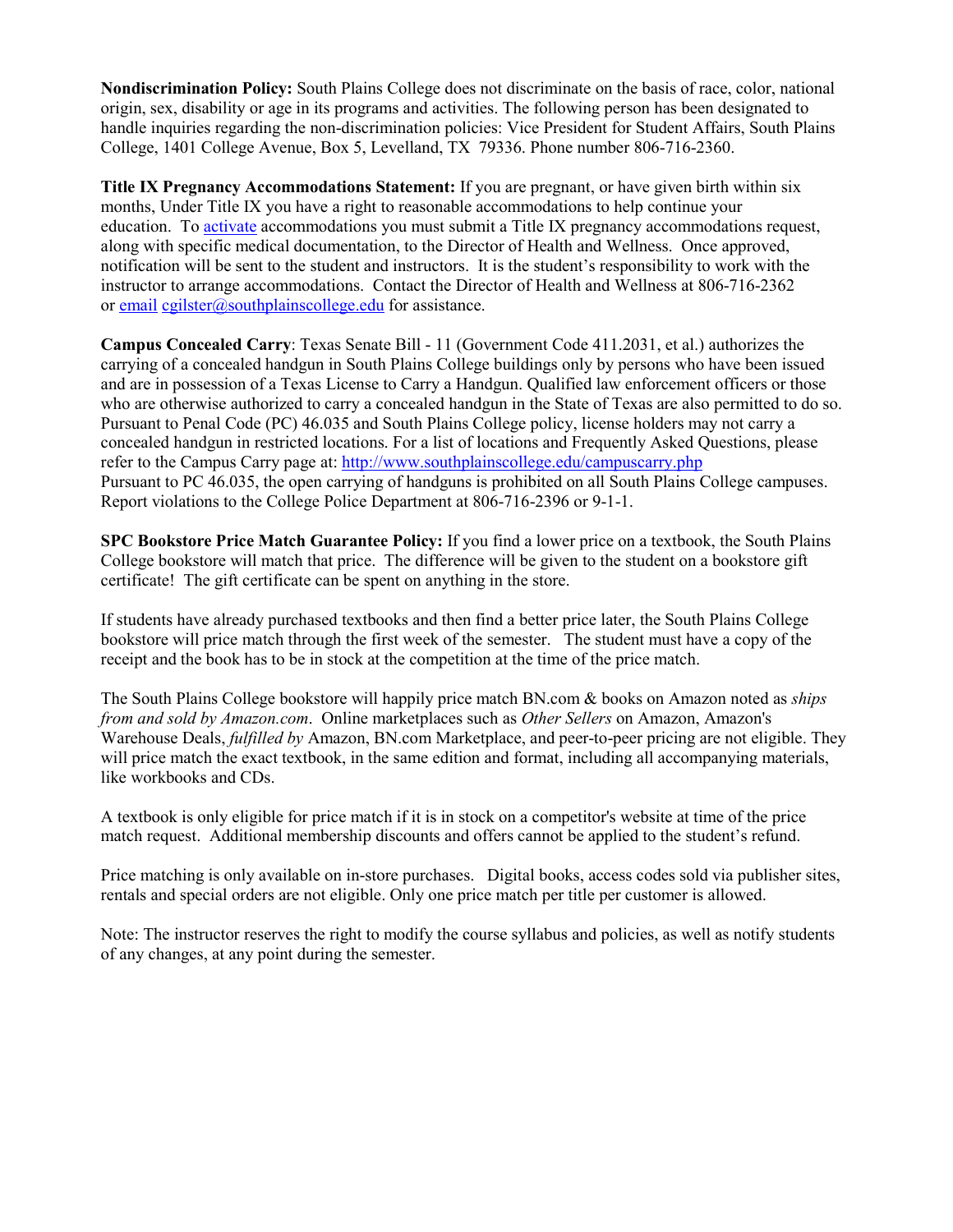## **Course-Specific Contemporary Math Syllabus Math 1332.151 Summer II 2021**

**Instructor:** Leah Chenault **Office:** M106 **Telephone:** (806)716-2740

**Email:** *[lchenault@southplainscollege.edu](mailto:lchenault@southplainscollege.edu)* (preferred method of contact)

**Office Hours and Contact Info:** Since this is a summer class, office hours are by appointment only and will be conducted via email or virtually via Zoom.

**Email Correspondence**: All email correspondence should come from your SPC email address. Please give me up to 24 hours to respond via email. If you email about a specific homework question, please include a picture of the question and the work that you have tried in the email. If you need/want to set up a virtual meeting because you don't feel your question can be answered adequately via email, please email me so that we can agree upon a time.

**Disclaimer:** The instructor reserves the right to alter any class policies/dates as deemed necessary by the instructor. If there are any changes, they will be announced **over Blackboard and via your SPC email.** 

**Showing Work:** To receive full credit on an assignment, you must show all work that leads to your answer(s). The work must be legible, make sense and be easy to follow. All work and answers must be handwritten.

**Assignment and Test Submissions:** All assignments and tests will need to be submitted as a PDF file over Blackboard by the due date and time. Only one PDF file per assignment should be submitted. I will not take any files that are not PDFs and I will not take any submissions over email. If you have a scanner, you can create your PDF with it. If you do not have scanner (that's fine…I don't have one either), you will need to create your PDF by taking photos on your phone. I will post a document in Blackboard that describes how to create a PDF from your phone using an app called CamScanner (The CamScanner app is free and we can do everything necessary for this course using only the parts of the app that are free. Please do not pay for anything inside of the app). Always double check your PDF before submitting to make sure you have included the entire assignment and that the work is legible. Also, you should receive a submission confirmation after the document is submitted. If you do not get that submission confirmation, then I did not get the assignment. If you mess up your first submission, you can always resubmit the assignment right up until the due date and time. However, after the due date has passed, I will not accept any resubmission. I encourage you to submit things early just in case you have trouble. I will only grade the last submission that you made for an assignment.

# **Course Supplies:**

- Required: Textbook. *Mathematical Ideas*, Miller, Heeren, Hornsby and Heeren, 2020, 14<sup>th</sup> Edition, Pearson Education. You can purchase either a hard copy or a digital version of the textbook. If you elect to get the digital version, you do **NOT** need to purchase the MyLab Math with it. The least expensive route is to rent a digital copy. You can do so directly from Pearson at [https://www.pearson.com/store/p/mathematical-ideas-loose-leaf](https://www.pearson.com/store/p/mathematical-ideas-loose-leaf-edition/P100001288090?viewAll=true)[edition/P100001288090?viewAll=true.](https://www.pearson.com/store/p/mathematical-ideas-loose-leaf-edition/P100001288090?viewAll=true) You could also purchase a copy via the SPC bookstore. The bookstore has a price-match policy. Just make sure that if you do purchase via the SPC bookstore, you do not purchase the MyLab Math.
- Required: Scientific Calculator. The calculator must have the functions log, ln, sin, cos and tan. Suggested TI-30XIIS. They are inexpensive and user friendly.
- Required: Computer with a webcam, high-speed internet access and the most up-to-date Chrome internet browser
- Required: Notebook paper on which to complete your assignments
- Recommended: Graph paper (available to print on blackboard)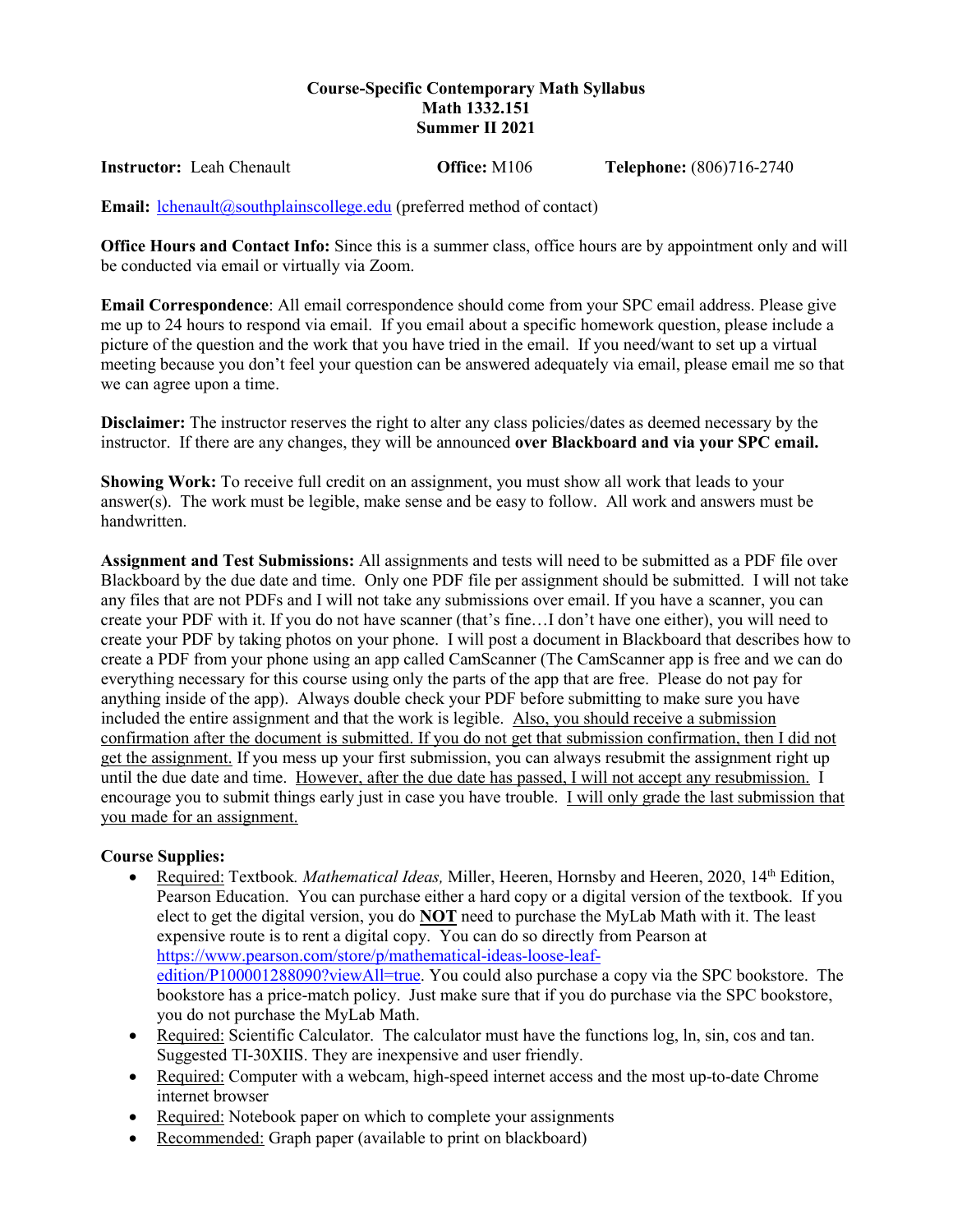- Recommended: 3 inch by 5 inch notecards. I allow you to handwrite whatever you want on one side of a 3 inch by 5 inch notecard that you may have out during testing.
- Recommended: Printed Notes. A blank copy of the notes will be posted on Blackboard. I recommend printing them (if you have access to a printer) and filling them out as you go through the notes videos. Please note that the SPC campus computer labs are available if you want to print your notes off there. If you don't have access to a printer, you should take notes on notebook paper as you watch the video. I recommended keeping all of your notes in order in a notebook in order to stay organized and make them easily accessible.
- Recommended: Large 3 ring binder with dividers to keep all notes and homework organized.

**Attendance:** Course attendance will be taken via your completed assignments and exams. If you fail to complete and turn in an assignment (*for any reason*) by the specified date and time, then you will receive an absence. Per South Plains College math department policy, you will be administratively dropped from the course if your number of missed assignments goes over 20% of all assignments. For this class, if the number of items (including assignments and tests) you fail to turn in goes over **four**, you will be dropped from the class with either an X (if you exceed that number before the drop date) or an F (if you exceed that number after the drop date).

# **Homework Assignments:**

- Homework will be assigned for each notes section. If the homework assignment is out of the book, I will assign odd questions so that you can check your answers in the back of the book (just make sure you show your work that leads to that answer). If the homework assignment is a worksheet (all of our chapter reviews are worksheets), I will post a key for that assignment on Blackboard. If the assignment is a worksheet, you can either print it and fill in the worksheet or you can just do the assignment on notebook paper.
- Each section will have required homework questions (that must be turned in for a grade). If you complete the homework assignment and still feel like you need more practice, you can do the questions around the assigned questions from the book.
- Notice on the schedule that multiple sections (7.1, 7.2 etc) of homework are due at the same time. You will turn in all sections that are due at a particular time as one PDF file. I will not take any homework assignment that is not single PDF file.
- Assignments and exams are due at the date and time specified. I will not accept anything submitted after the due date and time. If you are wondering if your assignment was submitted, check your SPC email. You should receive a submission confirmation with the date and time the assignment was submitted. If you don't get a submission confirmation, then I did not get the assignment.
- Late assignments are not accepted under any circumstances. If an assignment is turned in late, it will be a zero.
- Each homework assignment will be graded in two ways:
	- 1. Completion (50% of HW grade)
	- 2. I will spot check 5-10 questions on each homework submission (50% of HW grade)
- On all assignments, you are expected to write your full name at the top, give the assignment a title (assignment number, page numbers etc) and clearly number the questions.
- To receive full credit on homework problems that are graded, you must show work that is legible and it must make sense.
- At the end of the class, the lowest two homework grades will be dropped.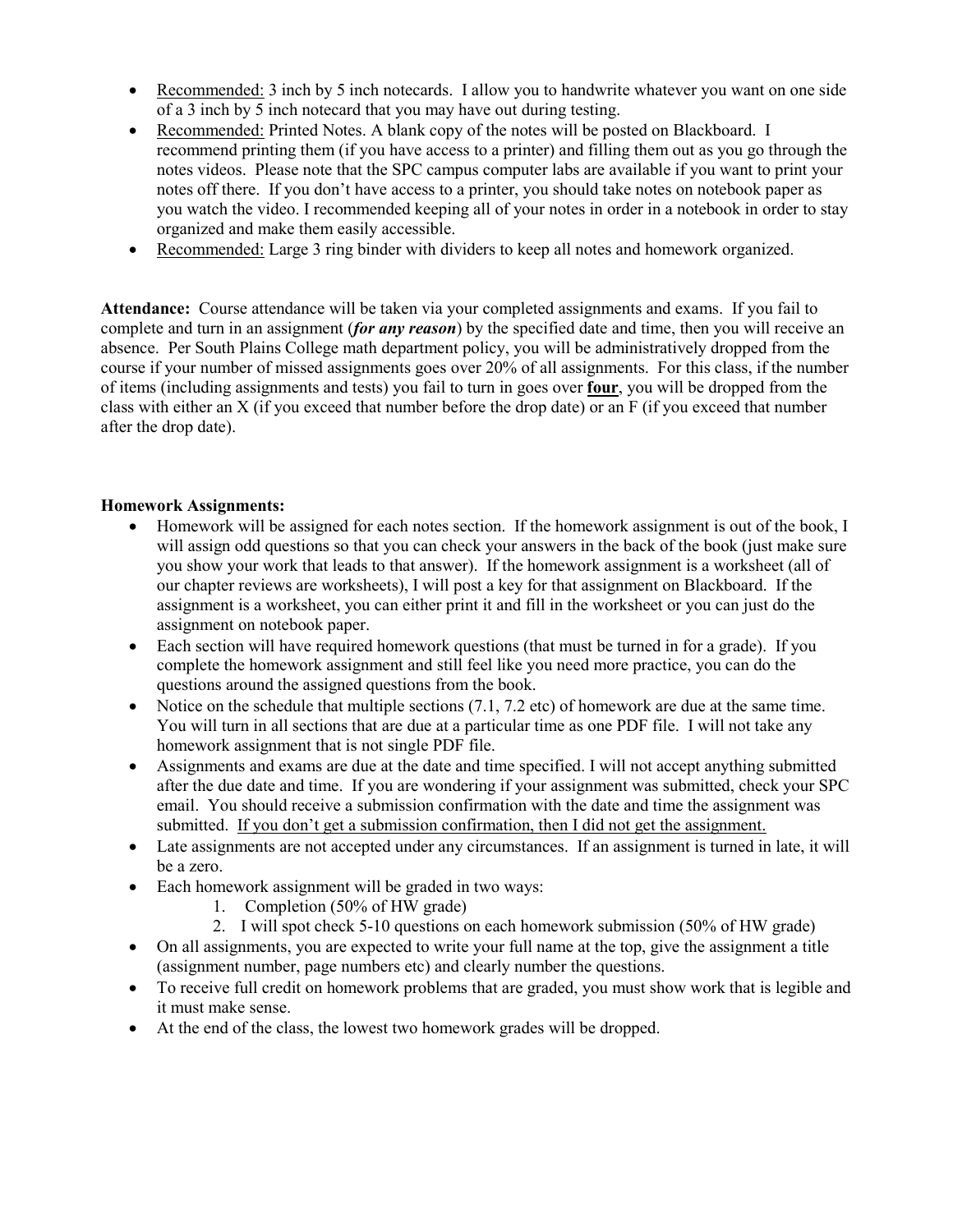# **Exams:**

- 4 Unit Exams
- Tests must be completed in the time window given. Each test is available for a 24 hour period (see the schedule below for test days and times). The test will only be posted on Blackboard during that time interval. You should select a two hour window of time out of the 24 hour window that the test is posted. You will need to complete and submit the exam during the two hours you select.
- Tests will be monitored virtually using Proctorio software. See the Online Exam Policies and Procedures section below for more detailed information and expectations.
- When you are done with an exam, you will submit it as a PDF file over Blackboard by the specified time. After you finish and "submit" the exam link running the Proctorio software, you will have 10 minutes to submit the PDF of your exam on the link directly underneath it. If I don't get your PDF in that 10 minutes, you will receive a zero on the exam.
- You are not allowed to print off the exam. You should do all of your work for the exam on notebook paper. A PDF of the notebook paper that you used to do the questions is what you will submit over Blackboard.
- You must show all work to received credit for each individual problem.
- If you are going to miss an exam, contact your instructor immediately (preferably prior to the exam). Make up exams are very rare and only provided under extreme, documented circumstances.
- Because of the limited time for this course, your final exam grade will be the average of your top three unit tests grades.
- I will also replace your lowest unit test grade with your final exam grade.

## **Online Exam Policies and Procedures:**

- Tests will be monitored virtually via the Proctorio software. In order for Proctorio to work correctly, you need to be using the most up-to-date Chrome internet browser and add the Proctorio plug in/extension. This extension can be added at [https://getproctorio.com/.](https://getproctorio.com/)
- Enrollment in the course is an agreement to abide by and accept all terms for online testing. Online exams within this course will require online proctoring. Therefore, students will be required to have a webcam (USB or internal) with a microphone when taking an exam as well as the Chrome internet browser. Students understand that this remote recording device is purchased and controlled by the student and that recordings from any private residence must be done with the permission of any person residing in the residence. To avoid any concerns in this regard, students should select private spaces for the testing. Students must ensure that any recordings do not invade any third party privacy rights and accept all responsibility and liability for violations of any third party privacy concerns.
- Tests must be completed in the time window given. Once you begin your exam, you must finish it and submit it during that sitting. You are not allowed to stop and come back to it later. You are not allowed to take breaks during the exam so plan accordingly. An exam should not take more than two hours to complete. Therefore, you will pick a window of two hours out of the 24 hour window that the exam is posted.
- Your PDF of the exam must be submitted by the due date and time for that exam.
- There will be two links for each exam.
	- a. The first link is the exam I have written and will launch the Proctorio software. To being an exam, click on that link and a PDF will open. You not allowed to download this PDF to your computer or print the PDF. When you are done taking the exam, you will click on "Save and Submit." If you have not entered anything in the box, Blackboard will ask you if you still want to submit even though you have not typed in any answer(s) and you should click "Okay." Your answers will be submitted as part of your PDF using the second exam link.
	- b. The second exam link is where you will actually submit your PDF of the exam. You will have 10 minutes after submitting the first exam link (which marks the end of your ability to view the exam) to submit your PDF via the second link. If I don't get your PDF in that 10 minutes, you will receive a zero on the exam.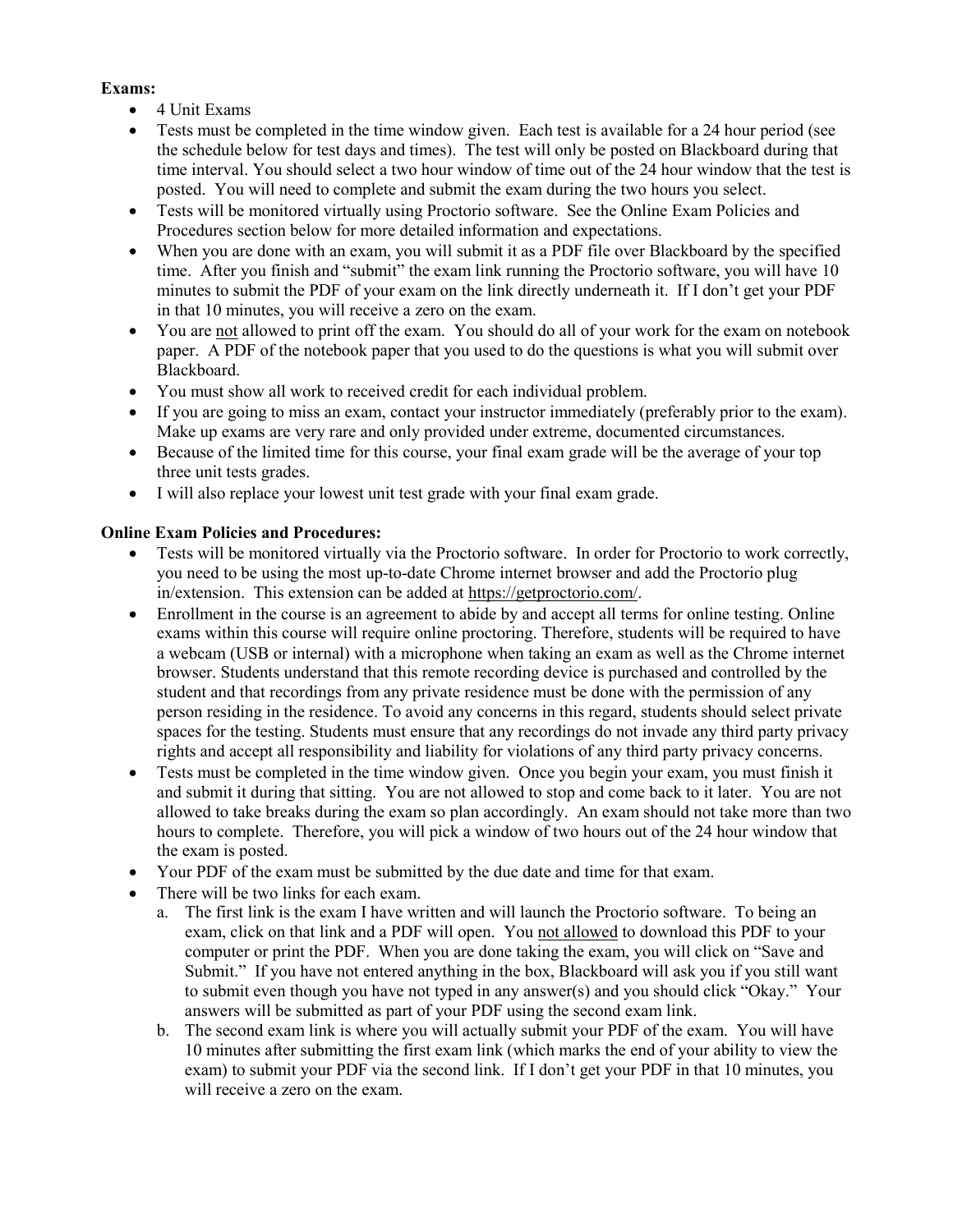- You are not allowed to print off the exam. You should do all of your work for the exam on notebook paper. A PDF of the notebook paper that you used to do the questions is what you will submit over Blackboard.
- Audio, video and your computer screen are being recorded during testing. Please make sure your computer's audio and video are turned on.
- The webcam/video must show both you and your work space at all times during the exam. Your exam workspace should include a writing utensil, blank notebook paper on which to complete the exam, a 3 inch by 5 inch notecard, and your non-graphing calculator. If I can't see both you and your workspace throughout the exam, you will receive a zero. See the posted Blackboard video for an example of what I should see when you are testing.
- After you click on the exam to launch it, you should hold the following up to your webcam for a period of five seconds each:
	- o A photo ID (this could be a student ID, driver's license or work ID. The photo ID must show your picture as well as your given name).
	- o Your non-graphing calculator
	- o Both sides of your 3 inch by 5 inch notecard. You are allowed to handwrite whatever you want on one side of a 3 inch by 5 inch notecard that you may have out during the exam.
- If there is anything else in your workspace, you will receive a zero on the exam. You should not have out any electronic devices (cell phone, smart watches, another computer etc) or notes during the exam.
- The exam itself will be posted on Blackboard and you should be able to have it open on your computer screen during the exam. That is all that should be on your computer screen until you are finished with the exam. Surfing the internet during the exam is prohibited and will result in a zero. Remember that the Proctorio software monitors your computer screen during the exam.
- You should find a private place to test where you will not be interrupted. You should be the only person in the room where you are testing. If I see or hear other people in the room with you, then you will get a zero on the exam.
- There is no talking during the exam. The computer will be recording both audio and video.
- All electronic communication devices (phones, smart watches etc) must be put away during exams. Failure to do so will result in a grade of zero on the exam.
- The Proctorio exam monitoring (audio, video and computer screen) will not be cut off until you submit the first exam link. After you submit that first link, you will have 10 minutes to submit your actual PDF via the second exam link. Please make sure you get a submission confirmation before you close out Blackboard.
- If there is anything questionable that happens during the exam or if you do not follow directions, you will receive a zero on the exam.

**Reviewing Grades on Blackboard:** After I grade your homework and tests, you should be able to log into Blackboard to not only see your grade but to also see any notes that I made on your submitted PDF.

# **Grading Formula:**

A summer math course can be difficult because of the compact schedule. Completing all assignments and tests and a strong work ethic are important but do not guarantee a passing grade. However, these two things do increase the likelihood of passing. The final responsibility for learning lies with the student. The final letter grade for this course will be based on the following:

- 4 Unit Tests at 15% each ................60%
- Homework Average.............................15%
- Final Exam......................................25% (Average of top three unit tests)

**Final Grade Determination:** A 90-100 B 80-89 C 70-79 D 60-69 F 59 or below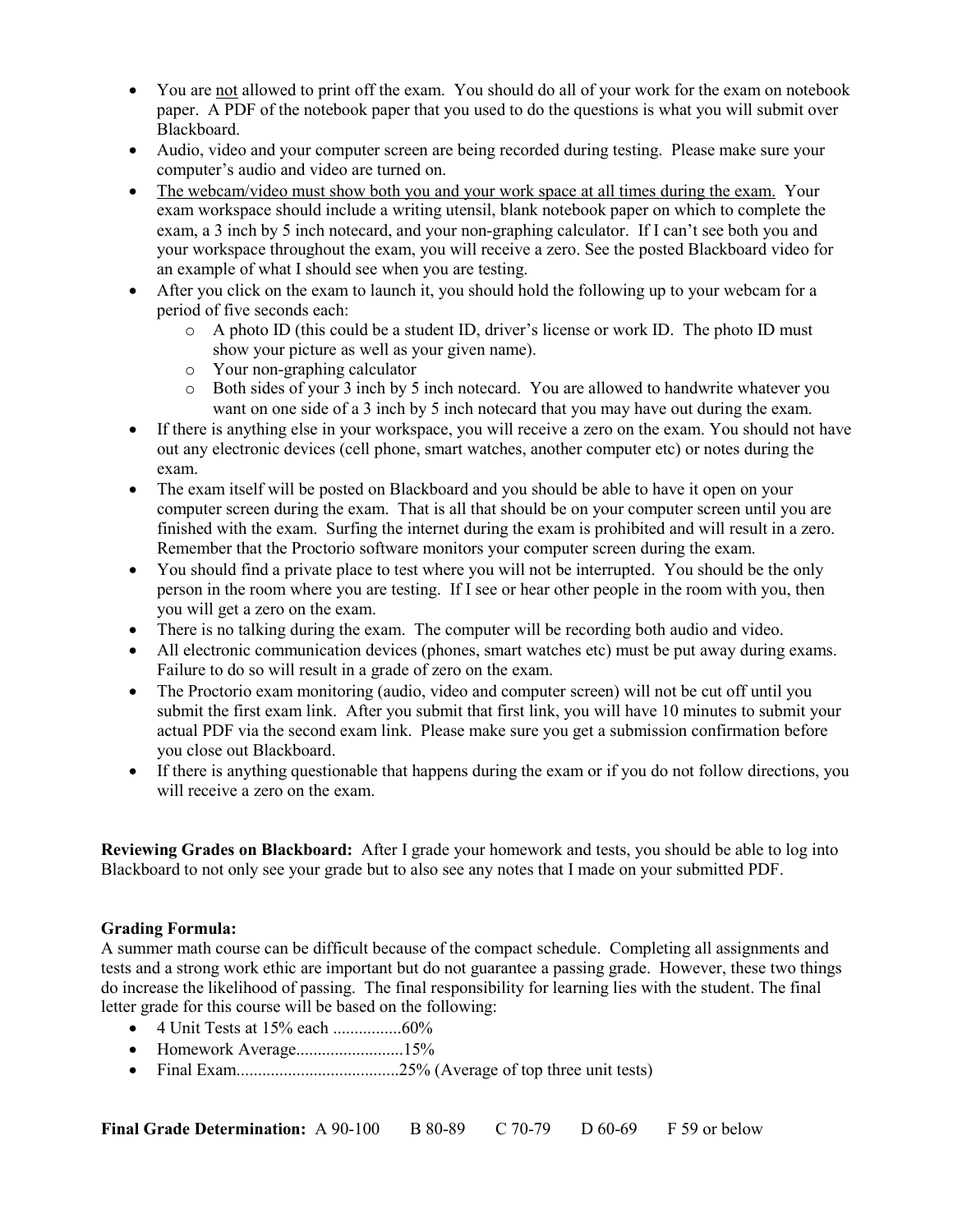## **Academic Dishonesty:**

Academic dishonesty will not be tolerated. Please see the list of things that constitute plagiarism and cheating in the general 1332 syllabus above. If you violate anything on those lists, you will receive a zero on the assignment/test and could be subject to other actions outlined in the South Plains College Student Code of Conduct.

#### **Resources:**

- Blackboard! Since this class is exclusively online, Blackboard is the hub of the class. The course syllabus, calendar, gradebook, "how to" files, notes handouts, notes videos, and homework will be available on Blackboard.
- I am available to help you! Feel free to email me at lchenault@southplainscollege.edu. When you email me, please give me up to 24 hours to respond. My response will be faster during the work week than it will be on weekends.
- Peer tutoring is available via SPC. This tutoring can be somewhat limited during the summer and tutor hours will vary. If you want to use this service, you will need to set up a tutoring appointment. To schedule a tutoring session, go to the SPC Tutoring webpage here [http://www.southplainscollege.edu/exploreprograms/artsandsciences/teacheredtutoring.php,](http://www.southplainscollege.edu/exploreprograms/artsandsciences/teacheredtutoring.php) or go to the SPC webpage, click on Student Services, click on Tutoring.
- Peer tutoring is also available online via Tutor.com. There is a link to Tutor.com on Blackboard and you should use that link to access the service. The hours for the Tutor.com service are 8:00 p.m. – 8:00 a.m. Monday through Friday and from 6:00 p.m. Friday to 8:00 a.m. on Monday.
- Free tutorial videos are available at the following sites: http://patrickimt.com/, http://www.mathtv.com/, and [http://www.khanacademy.org/.](http://www.khanacademy.org/)

#### **Succeeding in a Math Class:**

- Be mentally present! Pay attention and take notes as you watch the lesson videos. Ask questions via email when you have them. If you email about a specific homework questions, please include a picture of the question and the work that you have tried in the email.
- Plan ahead. Do homework early enough before the due date that you will have time to ask questions or seek help if you need it.
- Don't wait until the last minute to submit homework assignments and tests. If an assignment is due by 6:00 p.m., as soon the clock strikes 6:00 p.m., you will no longer be able to submit on Blackboard. I will not take late assignments.
- The amount of time spent in class for a normal summer class is two hours a day for four days a week. For every hour spent watching notes videos etc, you should expect to spend an extra 2-3 hours working on this course. This includes time spent on homework and studying for and exams. The compact nature of a summer class makes it a huge time commitment on your part so make sure that you are able to make that commitment.
- Get help as soon as you feel yourself falling behind! Don't wait!
- All note videos and assignments for the course are posted on Blackboard. If you want to get ahead, that is encouraged.
- I have found that the best way for a student to study for a math exam is to practice working problems over and over. The unit review will help with that but anything that we have covered in that unit is fair game for the test.
- Everyone learns and studies differently. I encourage you to seek out and find what works best for you.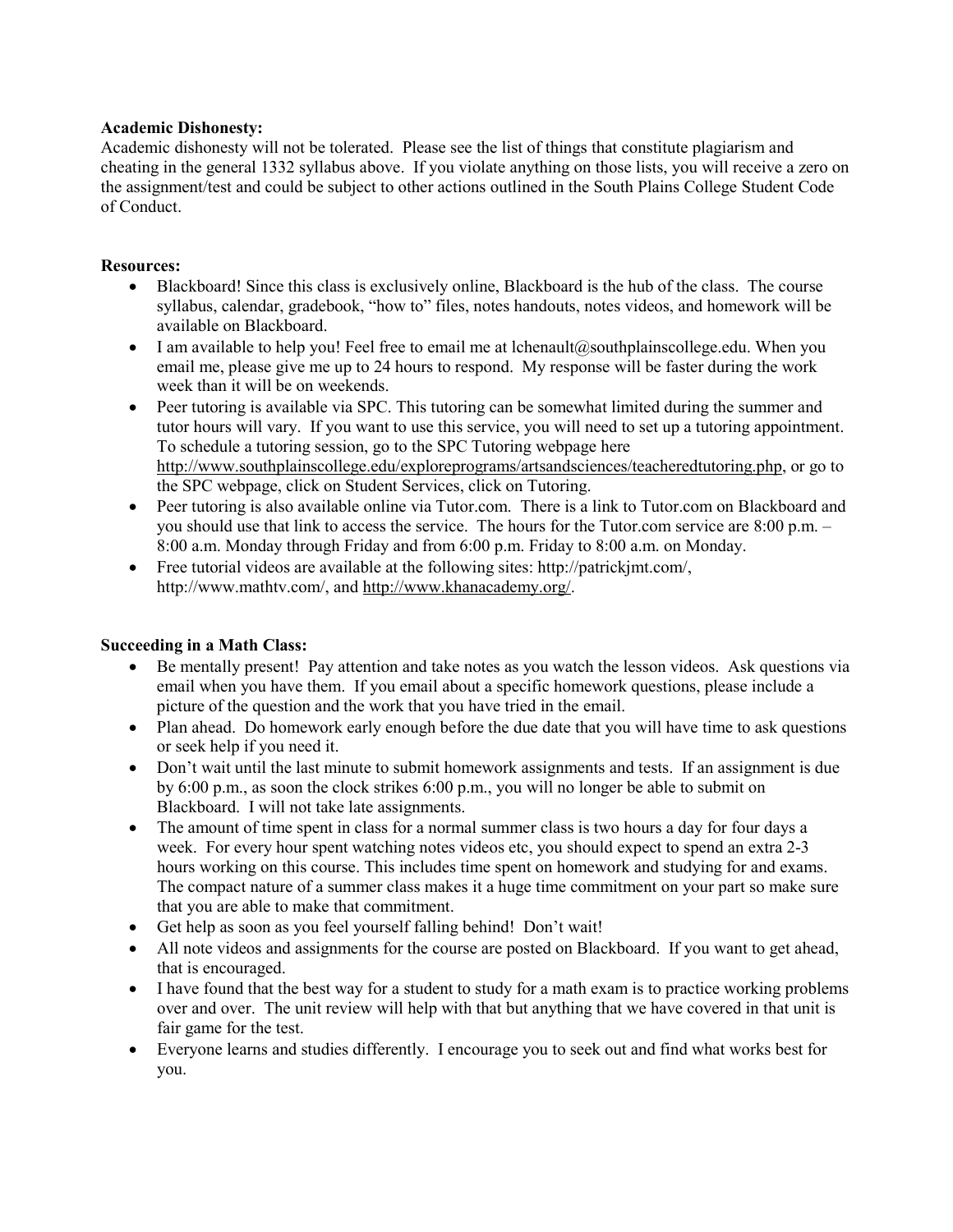**Withdrawal Policy:** As required by Texas Education Code Section 51.907, all new students who enroll in a Texas public institution of higher education for the first time beginning with the 2007 fall semester and thereafter, are limited to six course drops throughout their entire undergraduate career. All course drops, including those initiated by students or faculty and any course a transfer student has dropped at another institution, automatically count toward the limit. After six grades of W are received, students must receive grades of A, B, C, D, or F in all courses. There are other exemptions from the six-drop limit and students should consult with a Counselor/Educational Planner before they drop courses to determine these exemptions. Students receiving financial aid must get in touch with the Financial Aid Office before withdrawing from a course. It is the student's responsibility to drop. Excessive absences will result in an administrative withdrawal with a Grade of X or F. If you plan to withdraw, please consult with the instructor immediately. **Note: The last day to drop with a grade of W is Tuesday, August 3, 2021.**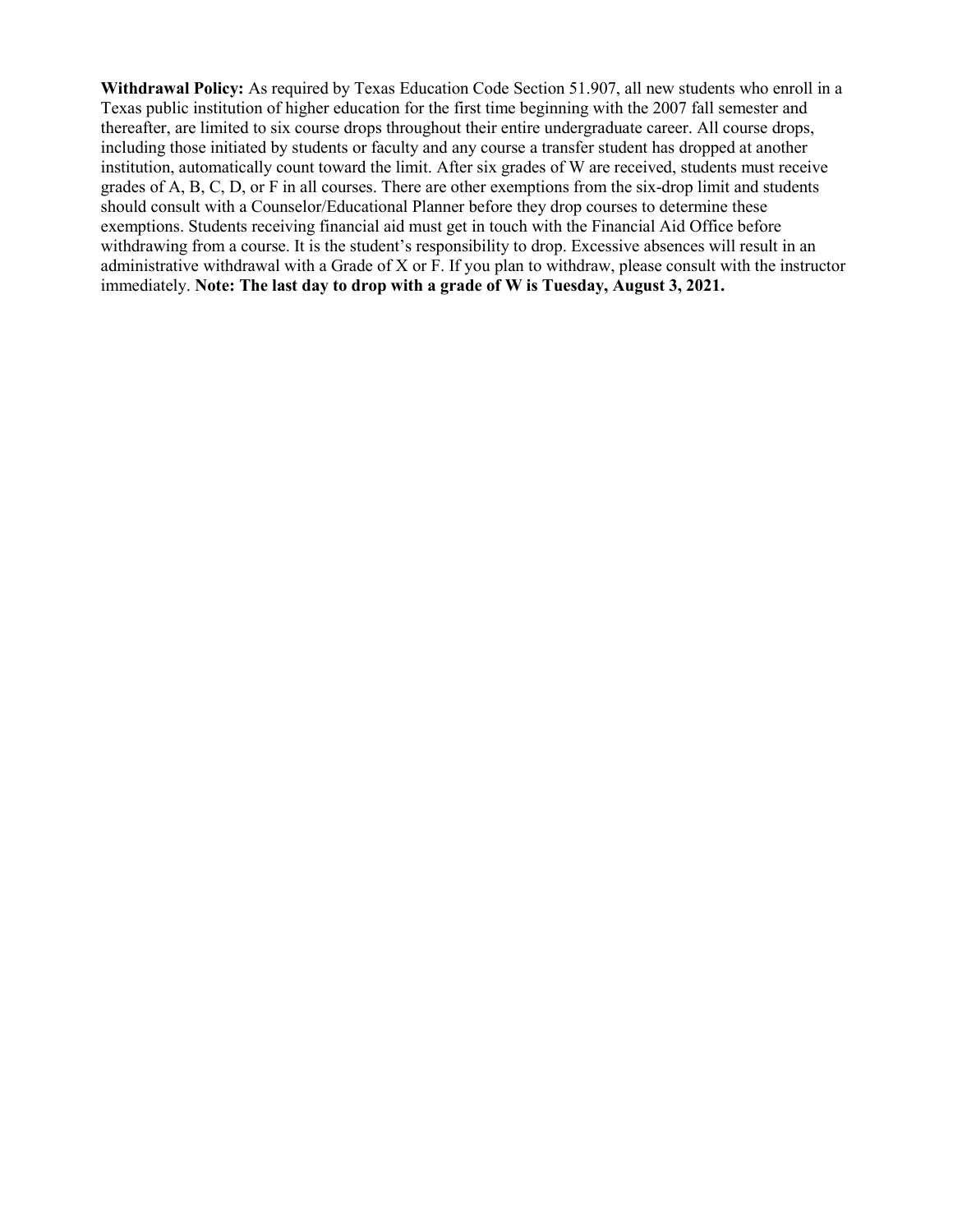# **Week Dates Day Lesson/Assignment Due Date and Time** 1 July  $7^{\text{th}}$  -July 11<sup>th</sup> Wednesday-Sunday **HW Assignment #1:** You should submit to me a PDF of the last page of the syllabus with your signature and information. If you don't have a printer, then write out everything on a piece of notebook paper (including the "I certify that I have read and understood…" statement) and submit a PDF of that notebook paper. Please submit that PDF over Blackboard by Thursday, July  $8<sup>th</sup>$  at 6:00 p.m. If you submit correctly and on time, then I will give you a 100 for your first homework grade. **HW Assignment #2** - Watch notes videos and take notes for sections 7.1 and 7.2. Then complete the required homework questions for those sections. A PDF of your work and answers for the required homework questions must be submitted by 6:00 p.m. on Sunday, July  $11^{th}$ . 2 July  $12^{\text{th}}$  -July  $18<sup>th</sup>$ Monday-Sunday **A Practice Exam will be available on Blackboard from 6:00 p.m. on Monday, July 12th to 6:00 p.m. on Tuesday, July 13th. You will only be allowed access to the practice exam once and only be allowed to submit once. You, your workspace, and your computer screen will be monitored using the Proctorio software. Work must be submitted by PDF via Blackboard by 6:00 p.m. on Tuesday, July 13th. Upon successful completion of the practice exam (this includes using Proctorio, following directions/procedures for online exams and submitting over Blackboard as a PDF), you will receive a 100 assignment grade. HW Assignment #3** - Watch notes videos and take notes for sections 7.6, 7.7, 8.1 and 8.2. Then complete the required homework questions for those sections. A PDF of your work and answers for the required homework questions must be submitted by 6:00 p.m. on Thursday, July  $15<sup>th</sup>$ . **HW Assignment #4** - Watch notes videos and take notes for sections 8.3, 8.4, 8.7 and 8.8. Then complete the required homework questions for those sections. A PDF of your work and answers for the required homework questions must be submitted by 6:00 p.m. on Sunday, July 18<sup>th</sup>.

# **MATH 1332.151 Summer II Schedule:**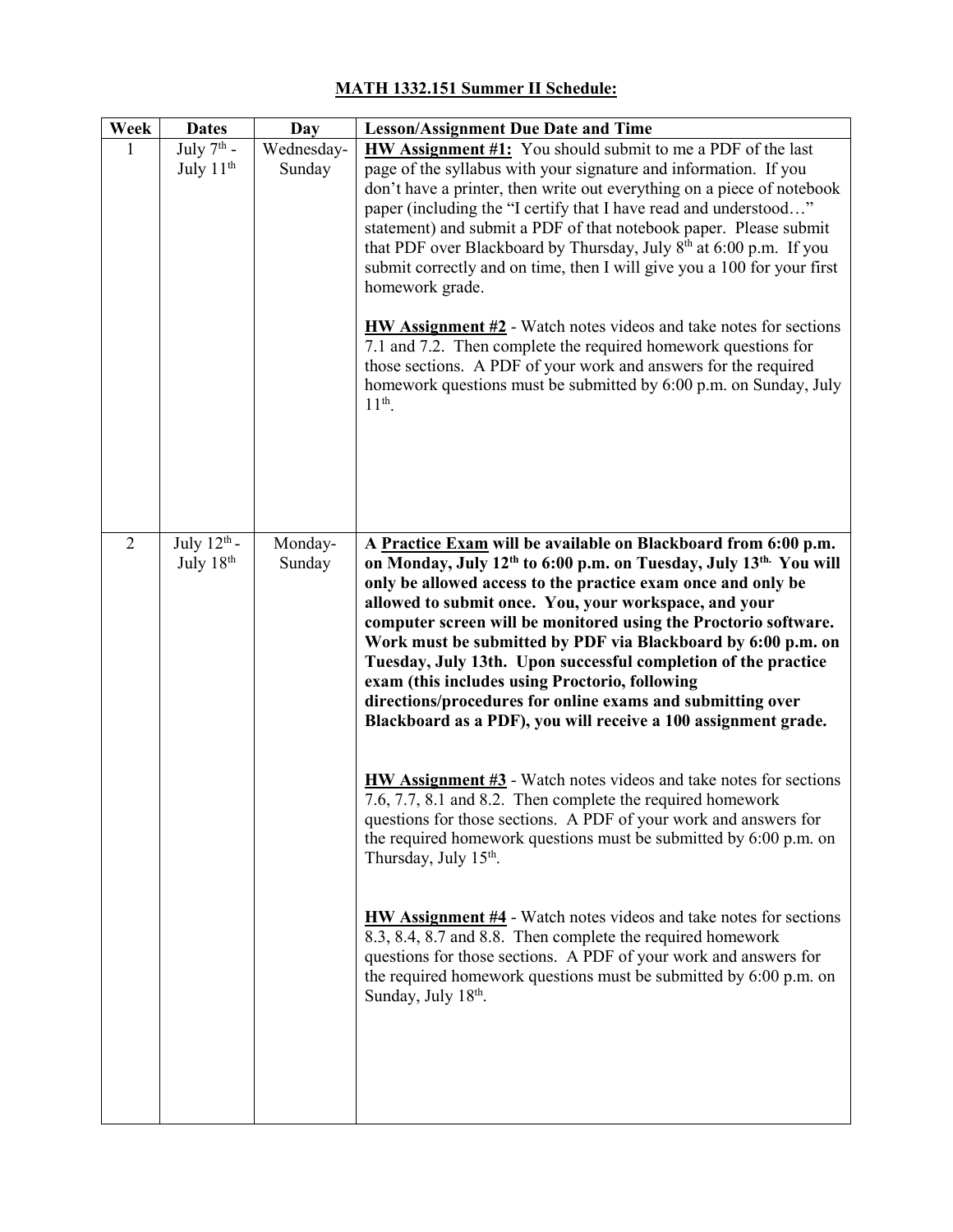| $\overline{3}$ | July $19^{th}$ -<br>July 25 <sup>th</sup> | Monday-<br>Sunday | <b>HW Assignment #5: Unit 1 Review</b> - A pdf of your completed<br>review should be submitted via Blackboard by 6:00 p.m. on Monday,<br>July 19 <sup>th</sup> . You do not have the print off the review unless you just<br>want to do so. A PDF of the notebook paper is sufficient.<br><b>Exam #1 (Algebra Topics) will be available on Blackboard from</b><br>6:00 p.m. on Monday, July 19th to 6:00 p.m. on Tuesday, July<br>20 <sup>th.</sup> You will only be allowed access to the test once and only be<br>allowed to submit once. You, your workspace, and your<br>computer screen will be monitored using the Proctorio software.<br>Work must be submitted by pdf via Blackboard by 6:00 p.m. on<br>Tuesday, July 20th.<br><b>HW Assignment #6:</b> Watch notes videos and take notes for sections<br>6.5, Conversions, and 7.3. Then complete the required homework<br>questions for those sections. A PDF of your work and answers for<br>the required homework questions must be submitted by 6:00 p.m. on<br>Thursday, July 22 <sup>nd</sup> .<br><b>HW Assignment #7:</b> Watch notes videos and take notes for sections<br>7.5, and 13.1. Then complete the required homework questions for<br>those sections. A PDF of your work and answers for the required<br>homework questions must be submitted by 6:00 p.m. on Sunday, July<br>25 <sup>th</sup>                                     |
|----------------|-------------------------------------------|-------------------|---------------------------------------------------------------------------------------------------------------------------------------------------------------------------------------------------------------------------------------------------------------------------------------------------------------------------------------------------------------------------------------------------------------------------------------------------------------------------------------------------------------------------------------------------------------------------------------------------------------------------------------------------------------------------------------------------------------------------------------------------------------------------------------------------------------------------------------------------------------------------------------------------------------------------------------------------------------------------------------------------------------------------------------------------------------------------------------------------------------------------------------------------------------------------------------------------------------------------------------------------------------------------------------------------------------------------------------------------------------------------------------------------------------|
| 4              | July $26th$ -<br>Aug $1st$                | Monday-<br>Sunday | HW Assignment #8: Unit 2 Review - A pdf of your completed<br>review should be submitted via Blackboard by 6:00 p.m. on Monday,<br>July 26th. You do not have the print off the review unless you just<br>want to do so. A PDF of the notebook paper is sufficient.<br><b>Exam #2 (Consumer Math Topics) will be available on</b><br>Blackboard from 6:00 p.m. on Monday, July 26 <sup>th</sup> to 6:00 p.m. on<br>Tuesday, July 27 <sup>th</sup> . You will only be allowed access to the test<br>once and only be allowed to submit once. You, your workspace,<br>and your computer screen will be monitored using the Proctorio<br>software. Work must be submitted by pdf via Blackboard by<br>6:00 p.m. on Tuesday, July 27th.<br><b>HW Assignment #9:</b> Watch notes videos and take notes for sections<br>9.2, 9.3 and 9.4. Then complete the required homework questions<br>for those sections. A PDF of your work and answers for the required<br>homework questions must be submitted by 6:00 p.m. on Thursday,<br>July 29 <sup>th</sup><br><b>HW Assignment #10:</b> Watch notes videos and take notes for<br>sections 9.5 and Trigonometry (trig is two different notes videos).<br>Then complete the required homework questions for those sections.<br>A PDF of your work and answers for the required homework<br>questions must be submitted by 6:00 p.m. on Sunday, August 1 <sup>st</sup> . |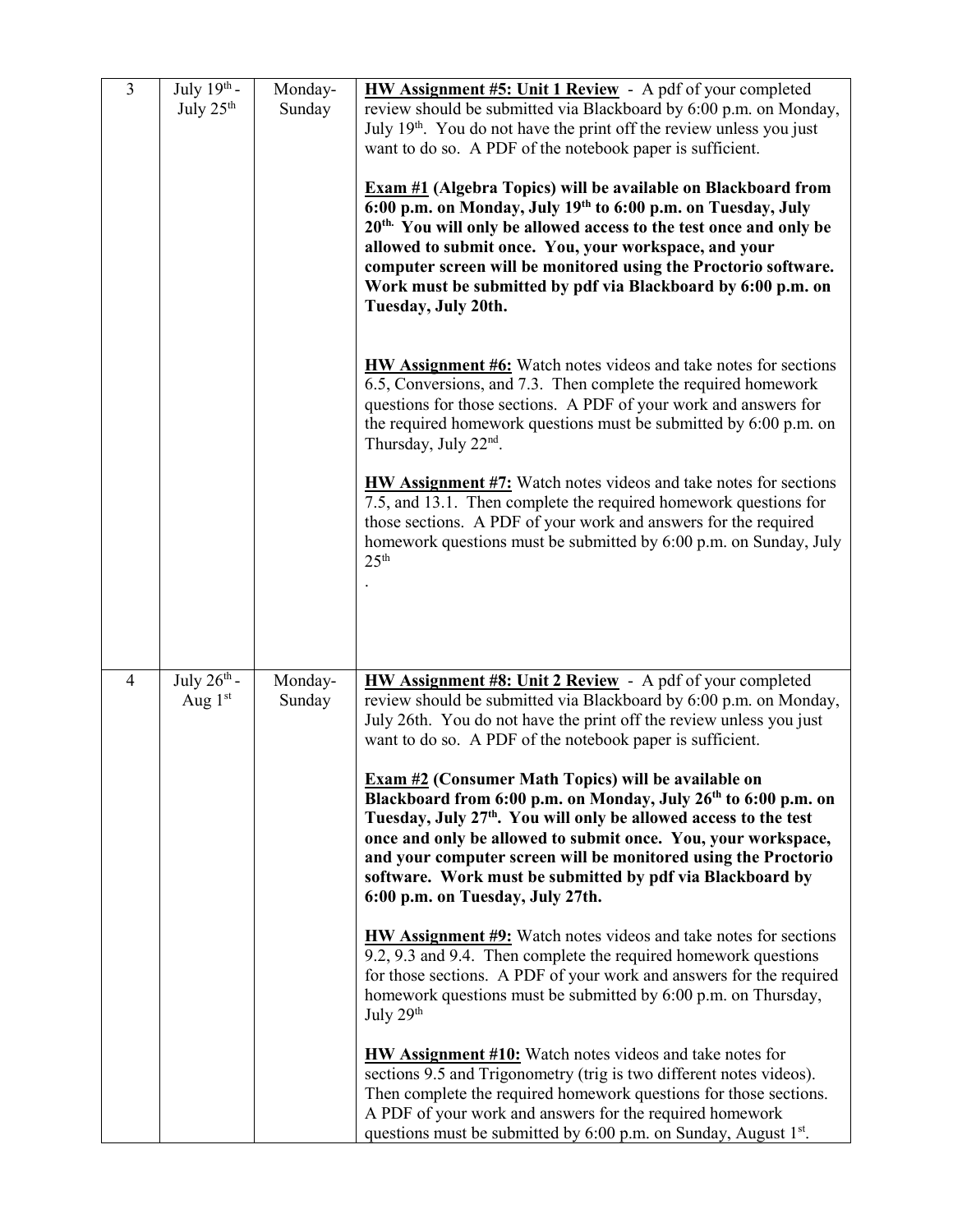| 5 | Aug $2^{\overline{\mathrm{nd}}}-$<br>Aug 8 <sup>th</sup> | Monday-<br>Sunday  | <b>HW Assignment #11: Unit 3 Review</b> - A pdf of your completed<br>review should be submitted via Blackboard by 6:00 p.m. on Monday,<br>August $2nd$ . You do not have the print off the review unless you just<br>want to do so. A PDF of the notebook paper is sufficient.<br><b>Exam #3 (Geometry Topics) will be available on Blackboard</b><br>from 6:00 p.m. on Monday, August 2 <sup>nd</sup> to 6:00 p.m. on Tuesday,<br>August 3 <sup>rd</sup> . You will only be allowed access to the test once and<br>only be allowed to submit once. You, your workspace, and your<br>computer screen will be monitored using the Proctorio software.<br>Work must be submitted by pdf via Blackboard by 6:00 p.m. on<br>Tuesday, August 3rd.<br><b>HW Assignment #12:</b> Watch notes videos and take notes for<br>sections Ch.2, 10.1, 10.2 and 11.1. Then complete the required<br>homework questions for those sections. A PDF of your work and<br>answers for the required homework questions must be submitted by<br>6:00 p.m. on Thursday, August $5th$ .<br>HW Assignment #13: Watch notes videos and take notes for<br>sections 11.2, 11.3, 12.1 and 12.2. Then complete the required |
|---|----------------------------------------------------------|--------------------|-----------------------------------------------------------------------------------------------------------------------------------------------------------------------------------------------------------------------------------------------------------------------------------------------------------------------------------------------------------------------------------------------------------------------------------------------------------------------------------------------------------------------------------------------------------------------------------------------------------------------------------------------------------------------------------------------------------------------------------------------------------------------------------------------------------------------------------------------------------------------------------------------------------------------------------------------------------------------------------------------------------------------------------------------------------------------------------------------------------------------------------------------------------------------------------------------|
|   |                                                          |                    | homework questions for those sections. A PDF of your work and<br>answers for the required homework questions must be submitted by<br>6:00 p.m. on Sunday, August $8th$ .                                                                                                                                                                                                                                                                                                                                                                                                                                                                                                                                                                                                                                                                                                                                                                                                                                                                                                                                                                                                                      |
| 6 | Aug $9^{th}$ -<br>Aug $10th$                             | Monday-<br>Tuesday | <b>HW Assignment #14: Unit 4 Review</b> - A pdf of your completed<br>review should be submitted via Blackboard by 6:00 p.m. on Monday,<br>August $9th$ . You do not have the print off the review unless you just<br>want to do so. A PDF of the notebook paper is sufficient.<br><b>Exam #4 (Counting, Prob and Stats Topics) will be available on</b><br>Blackboard from 6:00 p.m. on Monday, August 9th to 6:00 p.m.<br>on Tuesday, August 10 <sup>th.</sup> You will only be allowed access to the<br>test once and only be allowed to submit once. You, your<br>workspace, and your computer screen will be monitored using<br>the Proctorio software. Work must be submitted by pdf via<br>Blackboard by 6:00 p.m. on Tuesday, August 10th.<br>Final Exam Time: We will not take a cumulative final exam.<br>Your final exam grade will be the average of your top three unit<br>test grades.                                                                                                                                                                                                                                                                                           |

**Note:** This schedule is tentative and may be altered as deemed necessary by the instructor. If there are any changes, they will be announced **via email and on Blackboard.**